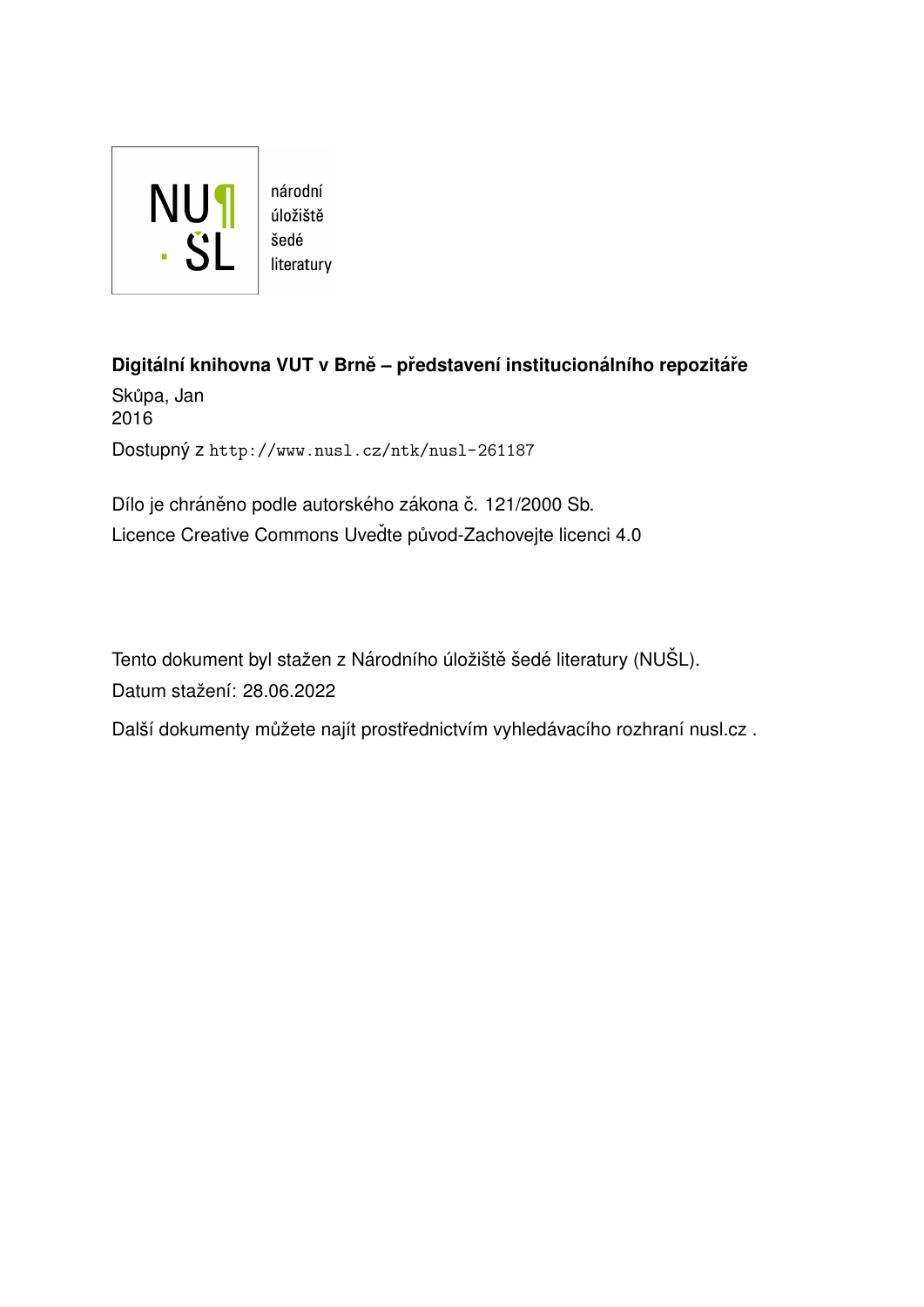# **BUT DIGITAL LIBRARY –**

# **INTRODUCTION OF INSTITUTIONAL**

## **REPOSITORY**

## **Jan Skůpa**

**skupa@lib.vutbr.cz** 

**Brno University of Technology, Central Library**

## **Martin Fasura**

**fasura@lib.vutbr.cz**

**Brno University of Technology, Central Library**

## **Vojtěch Bartoš**

**[bartos@fbm.vutbr.cz](mailto:bartos@fbm.vutbr.cz)**

#### **Brno University of Technology**

This paper is licensed under the Creative Commons licence: CC-BY-SA-4.0 (**http://creativecommons.org/licenses/bysa/4.0/**).

#### **Abstract**

The Brno University of Technology (BUT) Digital Library is an institutional repository running of DSpace (version 5.3) initially created in 2007 as a repository for theses. The Digital Library's range of services is gradually growing and this paper deals specifically with repository services, the process for publishing theses, and support for open access. The repository enables authors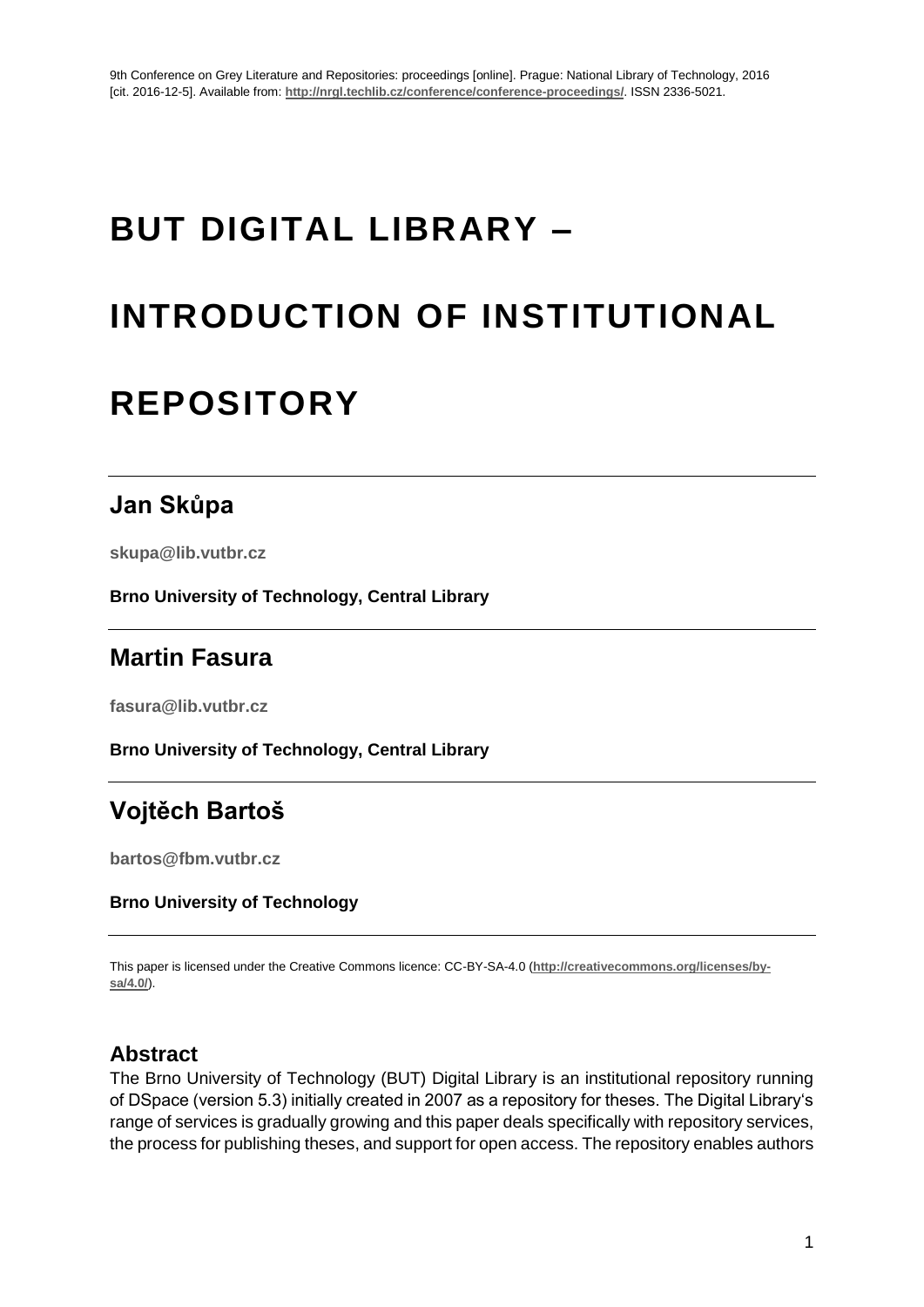to store the research results in open access mode. Full text is integrated into the national Czech systems for reporting publications (RIV).

#### **Keywords**

DSpace, Institutional Repository, The Brno University of Technology, Open Access, Theses

#### **Introduction**

Brno University of Technology was founded in 1899, is one of the oldest universities in the Czech Republic and the first university in Moravia. Its library – to which the Central Library is still indirectly linked today – was founded in the same year as the university. Not only the new époque, but also legislative conditions have led to a repository named the Digital Library (DL) taking shape at the Brno University of Technology.

Perhaps the greatest motivation for the establishment of the DL was the issuing of Rector Directive No 9 of March 2007 "Editing, submission and publication of theses and dissertations at Brno University of Technology". This directive was a reaction to changes in the Higher Education Act (Act No 111/1998, as amended by Act No 552/2005) (Česká republika, 2005) and for the first time introduced the mandatory submission of works in electronic form.

The objectives of this paper are to summarise the history of the Digital Library in Brno (**[https://dspace.vutbr.cz\)](https://dspace.vutbr.cz/)**, and to describe its contents and other activities closely related to its operation.

### **The first system – DigiTool**

The Central Library at Brno University of Technology reacted to the need for a repository by submitting the University Development Fund project "Building the Digital Library of Brno University of Technology", adopted in 2007 and implemented the following year. The objectives of the project were to acquire and put into operation a server, the DigiTool system, and to fill the Digital Library with full-text records. The DigiTool system was mainly selected to secure full support by the supplier. The system also had a similar foundation as the Aleph library system, and thus facilitated easier connection of the two systems. The DigiTool system was operated between 2008 and 2010 and an internal process for the submission and publication of electronic theses and dissertations (eVŠKP) was set up at Brno University of Technology. In 2011 there was an evaluation of the course of the project. The DigiTool system was shown to have poor future prospects – in particular due to the fact that the producer had stopped developing the system, there was practically no supportive user base, and due to the pricing policy. This unsustainable state meant the need to select a new system.

The DSpace system was finally selected from several possible options – it is one of the most widely used systems for institutional repositories (including in in the Czech Republic) and thus provides extensive user support. One great advantage of this system is its free distribution method (open source), which represents savings on maintenance and licencing costs.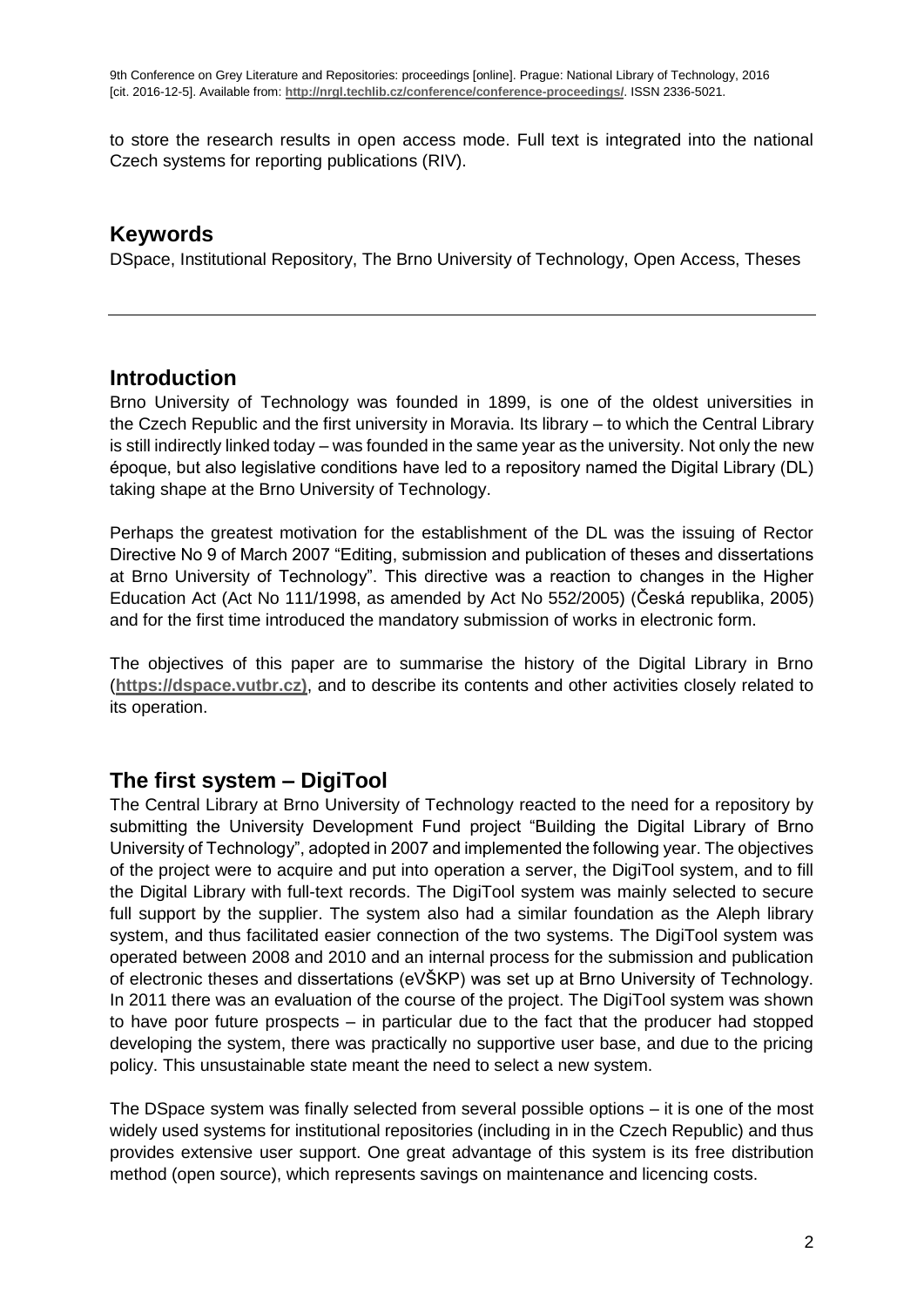### **DSpace**

The DSpace system was installed and put into operation in 2012 with the help of employees from the Computer and Information Services Centre (CVIS) at Brno University of Technology. Initially, DSpace was operated in version 1.7. It was upgraded to DSpace 4.0 in 2014, and to DSpace 5 in 2015 together with the new, responsive Mirage2 design. The system has also undergone significant technical changes – after long consideration the database was changed from Oracle to PostgreSQL. This solved some problems that it had not been possible to reliably rectify, and will perhaps also prevent future problems. Postgre is used by most DSpace installations – problems and errors are corrected faster, and support is also much more comprehensive.

### **Content of the Digital Library at Brno University of Technology**

The Digital Library at Brno University of Technology fulfils the function of an institutional repository – it collects, manages and provides access to works created at the university. It actually only retains so-called born-digital materials. There is no sophisticated digitisation workplace with the task of systematically digitising historic materials at the Central Library. The content of the repository is divided into collections and sub-collections (according to the DSpace taxonomy, these are communities, sub-communities and collections) depending on the type of stored record. Root collections (communities) preserve and make available:

- Magazines
- Certified methodologies
- Publication activity of employees at Brno University of Technology
- Proceedings from conferences
- Central Library
- Scientific writings
- Brno University of Technology annual reports
- Theses

If appropriate, the collections will be further divided by faculty, and also by institute and department for the publication activity of Brno University of Technology staff.

### **Undergraduate theses**

Theses represent the largest collection in the repository. All eight faculties and one university institute (of Forensic Engineering) contribute to this collection of theses. These are undergraduate theses and dissertations dating back - for some faculties - to 2006. The first records differ between the faculties. It always depends when the faculty began using the unified workflow in the university's information system. In September 2016, the repository contained 43,603 records.

Theses are taken from the university information system and are available at least five days before defence. The linking of the DSpace system and the information system is performed by a synchronisation program primarily using the REST API model. Each record always has a metadata description and reference attached in an HTML file. The metadata transferred from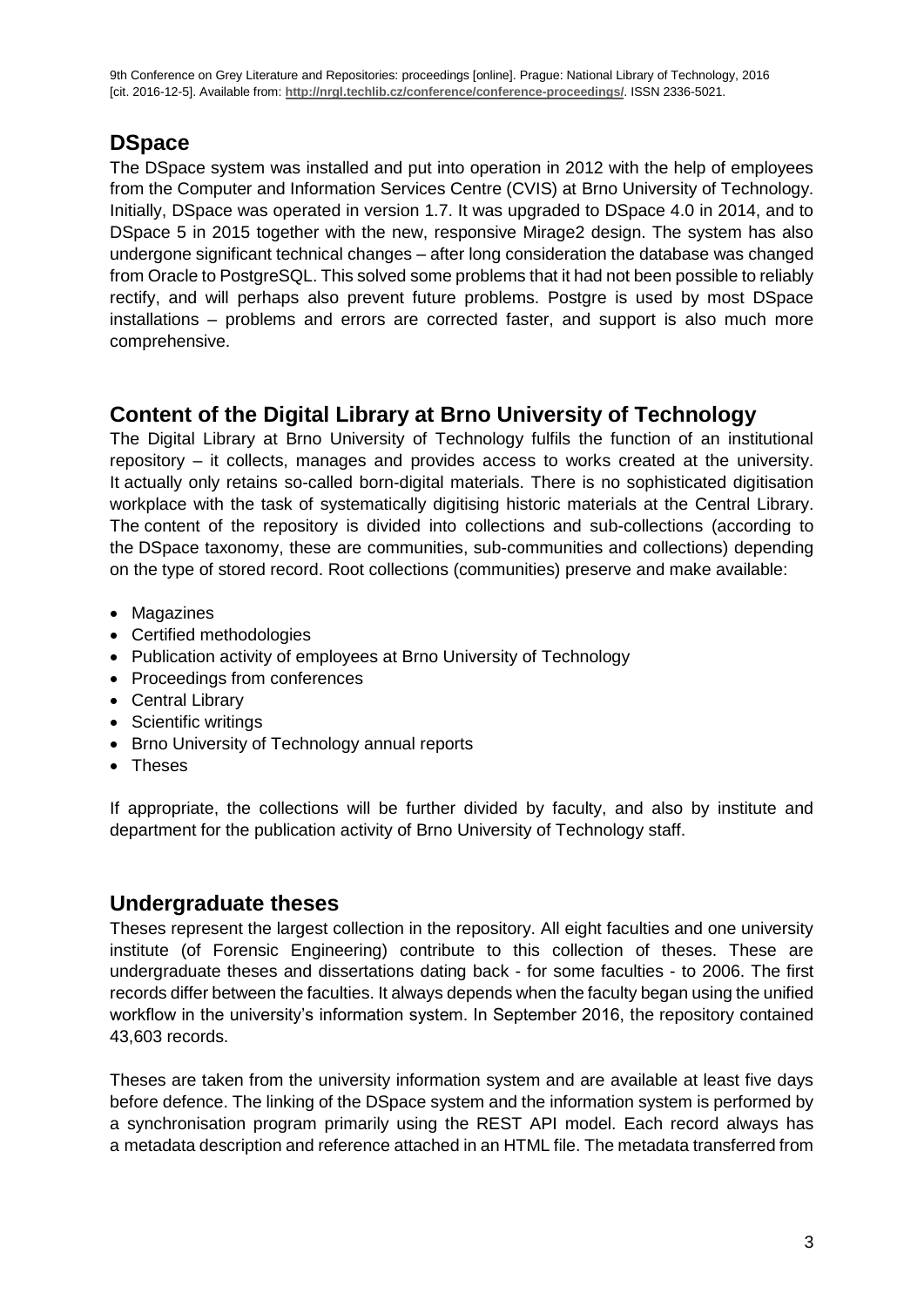the information system are not manually revised, and the students themselves or the supervisors who confirm the entered data are responsible for formal correctness.

#### **Publication activities of Brno University of Technology staff**

The collection of publication activities by Brno University of Technology staff forms an important part of the repository. Brno University of Technology employees may publish the full texts of articles from specialist magazines, papers from conferences and chapters from books through the Digital Library. A special section for entering full texts has been created in the Apollo university information system in the module for reporting publication activity. The author may decide whether or not they want to publish the stored text in the repository (if not, the space serves an archive function for the author). After registration of the application, the full text is checked by the repository manager. This is primarily an analysis of whether it is possible to publish the full text and whether it is properly described through its metadata. The full text is placed into the repository and becomes freely available only after approval. It is also possible to set a time embargo according to conditions imposed by publishers – the publication of the whole record in the Digital Library is then postponed until a specific date. The entry process is described in the instructions at **[https://www.vutbr.cz/uk/digitalni](https://www.vutbr.cz/uk/digitalni-knihovna/jak-zverejnit)[knihovna/jak-zverejnit](https://www.vutbr.cz/uk/digitalni-knihovna/jak-zverejnit)**.

The obligation to enter full text is not regulated by any internal regulation, with the exception of articles supported from the Fond Open Access grant programme. The self-archiving of own texts is a procedure that is used more frequently, yet is not sufficient. At the present time, therefore, we are focusing on analysing ways to increase the number of entered records. The plan includes both contacting authors (e.g. by preparing a summary of publication activity and cooperation with storage in the repository) as well as a possible policy change at the university to introduce the mandatory submission of full text.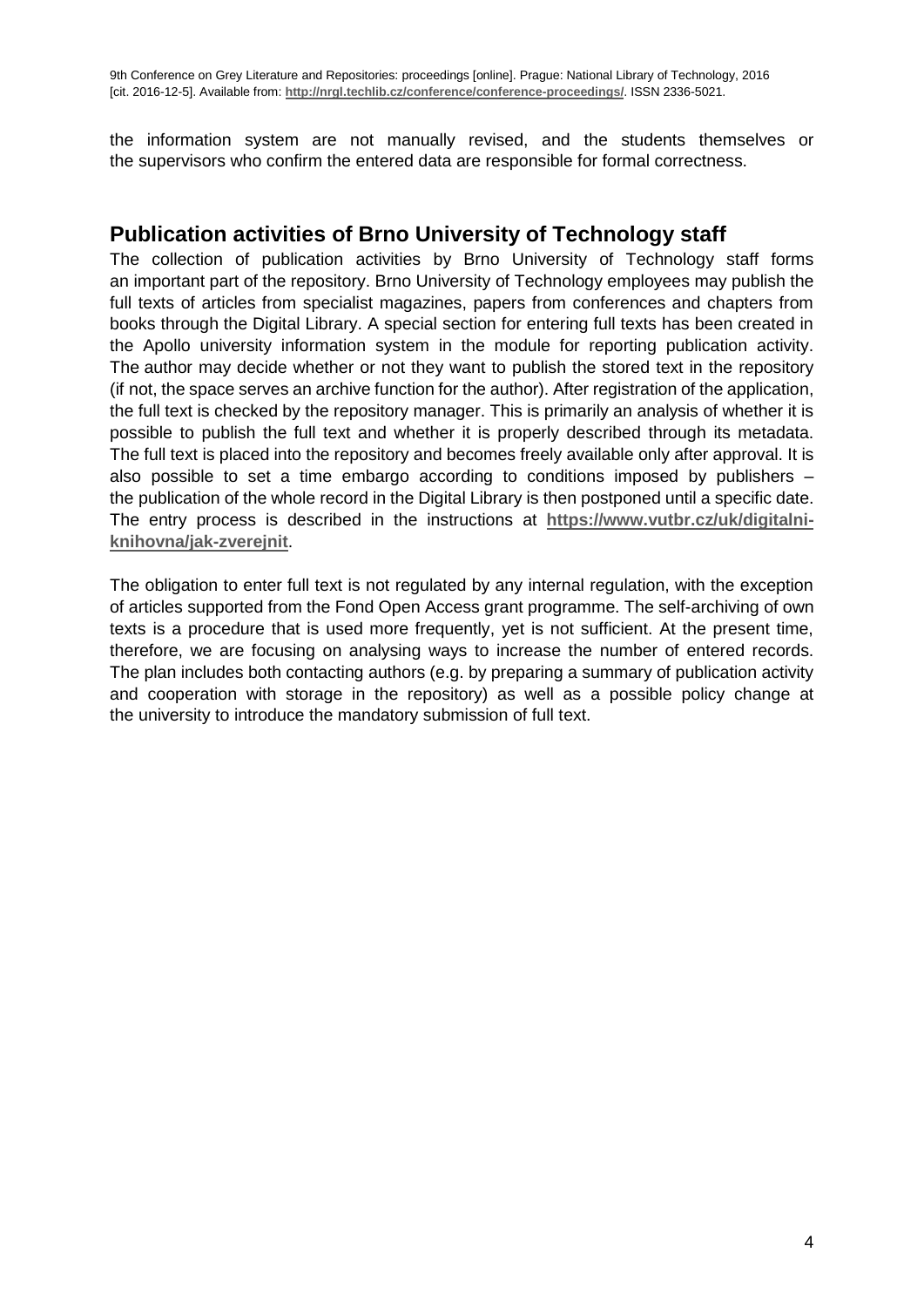9th Conference on Grey Literature and Repositories: proceedings [online]. Prague: National Library of Technology, 2016 [cit. 2016-12-5]. Available from: **http://nrgl.techlib.cz/conference/conference-proceedings/**. ISSN 2336-5021.

|                                   |                        |     | Informace o souboru                                                          |  |            | Digitální knihovna VUT |   |                           |       |                   | ▲                             |
|-----------------------------------|------------------------|-----|------------------------------------------------------------------------------|--|------------|------------------------|---|---------------------------|-------|-------------------|-------------------------------|
|                                   | $\boxplus$<br>$\cdots$ | typ | název                                                                        |  | velikost   |                        |   | <b>D R R</b> zveřejnit od | verze | licence           |                               |
|                                   | <b>No</b>              |     | handle                                                                       |  | 42811<br>М | М                      | M | 21.10.2016                |       | Publisher CC-BY - |                               |
|                                   |                        |     |                                                                              |  |            |                        |   |                           |       |                   |                               |
|                                   |                        |     |                                                                              |  |            |                        |   |                           |       |                   |                               |
|                                   |                        |     |                                                                              |  |            |                        |   |                           |       |                   |                               |
|                                   |                        |     |                                                                              |  |            |                        |   |                           |       |                   |                               |
|                                   |                        |     |                                                                              |  |            |                        |   |                           |       |                   |                               |
|                                   |                        |     |                                                                              |  |            |                        |   |                           |       |                   |                               |
|                                   | ř:1, v:0/1             |     |                                                                              |  |            |                        |   |                           |       |                   |                               |
|                                   |                        |     | $\rightarrow$<br>mám zájem o zveřejnění tohoto díla v Digitální knihovně VUT |  |            | Щ.                     |   |                           |       |                   |                               |
|                                   | M                      |     | mám souhlas všech autorů                                                     |  |            |                        |   |                           |       |                   |                               |
|                                   |                        |     | verze souboru Published (verze publikovaná vydavatelem = published pdf)      |  |            |                        |   |                           |       |                   |                               |
| typ licence CC-BY - Uvedte autora |                        |     |                                                                              |  |            |                        |   |                           |       |                   | T<br>$\overline{\phantom{a}}$ |
| zveřejnit od 21.10.2016           |                        |     |                                                                              |  |            |                        |   |                           |       |                   |                               |
|                                   | √ recenzováno          |     |                                                                              |  |            |                        |   |                           |       |                   |                               |

#### **Magazines**

Magazines produced at Brno University of Technology are systematically stored in the Digital Library. The first archived magazine since the Digital Library was put into operation was the magazine Události, issued by the Nakladatelství VUTIUM publisher. This is a magazine providing information about events at the university. The magazine editors are individually contacted with an offer to archive the magazine in the Digital Library. This was expanded to include the magazines Mathematics for Application, Kvaternion (both from the Faculty of Mechanical Engineering) and Trendy ekonomiky a managementu [Trends in Economics and Management] (Faculty of Business and Management). The magazine with the largest number of articles stored in the DL is Radioengineering (Faculty of Electrical Engineering and Communication). The Digital Library currently holds a total of 1,640 articles from 94 issues of this magazine. The articles were placed into the Digital Library retrospectively from 1992. A magazine makes its content available under the CC-BY licence and is also indexed in Web of Science and in Scopus.

#### **Conference proceedings**

Papers from conference proceedings form an equally important part of the Digital Library. Often the full texts of the proceedings are only provided to conference participants (on CD or flash disk) and, in the better case, the whole proceedings are placed on the conference website as a PDF, which however does not have a long lifespan. The Central Library is working to contact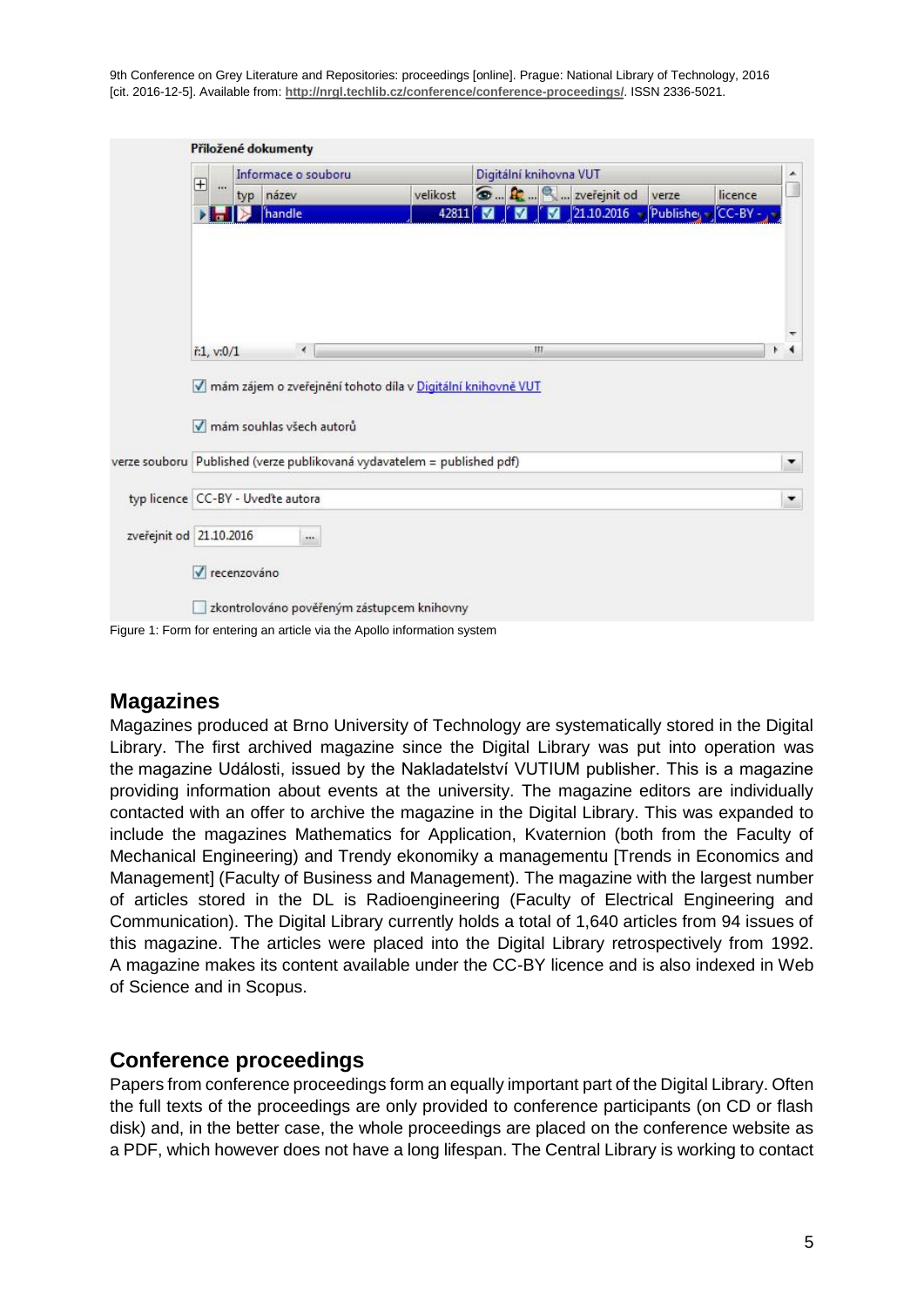faculties with an offer to archive such proceedings. Currently, 18 proceedings from six conferences have been placed in the Digital Library.

#### **Certified methodologies**

Mainly due to requirements from the Ministry of Culture, we have also incorporated into the repository our own collection of certified methodologies. Both the record and the full text of a certified methodology are entered manually into the repository. At the same time, a special set for OAI-PMH has been created, which enables the National Repository of Grey Literature to harvest certified methodologies with full text for its repository.

### **Documents for SSP**

In cooperation with the Alfons university counselling centre (formerly Přes bloky), full texts (both digital and digitised by the counselling centre) of books and textbooks are placed into the Digital Library for the needs of students with specific needs. The records of these documents are accessible for all users, while the downloading of the full text is only available for students who demonstrate eligibility according to the conditions of the counselling centre (Skůpa, 2016a) The Digital Library is also connected to the Library Gateway for the visually impaired (available from **<https://www.teiresias.muni.cz/knihovni-brana/>**). However, the connection is made through the Aleph library system primarily due to the absence of the Z39.50 interface in DSpace. Records are thus catalogued twice – to the Digital Library and to the library catalogue. In the library catalogue, however, the records are not visible and exist only for the purposes of transfer via the Z39.50 protocol into the Library Gateway.

### **Linking the Digital Library**

The Digital Library at Brno University of Technology cooperates through the OAI-PMH protocol with other repositories that could increase the use of the DL. It is connected to the OpenAIRE portal (**[www.openaire.eu](http://www.openaire.eu/)**), where all openly available documents are placed. In 2016, the DL was connected to the National Repository of Grey Literature, where the metadata records of theses and conference proceedings are placed. Only certified methodologies are transferred in full text.

The OAI-PMH protocol is also used by other tools. The tool Citace PRO was implemented in 2015, which generated a bibliographic record for all records in the detail view according to the ČSN ISO 690 standard. This means that it is easier for the user to save the record on a personal account in the Citace PRO manager (available at **[http://citace.lib.vutbr.cz](http://citace.lib.vutbr.cz/)**). The newest implemented tool is the alternative PlumX metrics, which serve on the one hand to make the display of statistics in the DSpace space more attractive, and on the other hand to record the real impact of the individual links – use, mentions on social networks, or in citation managers.

The Digital Library is also indexed and therefore searchable via the Primo discovery search engine (**[https://primo.vutbr.cz](https://primo.vutbr.cz/)**). In the search engine environment, users can then search both in all areas (library catalogue, Digital Library, online resources), and also only in the Digital Library.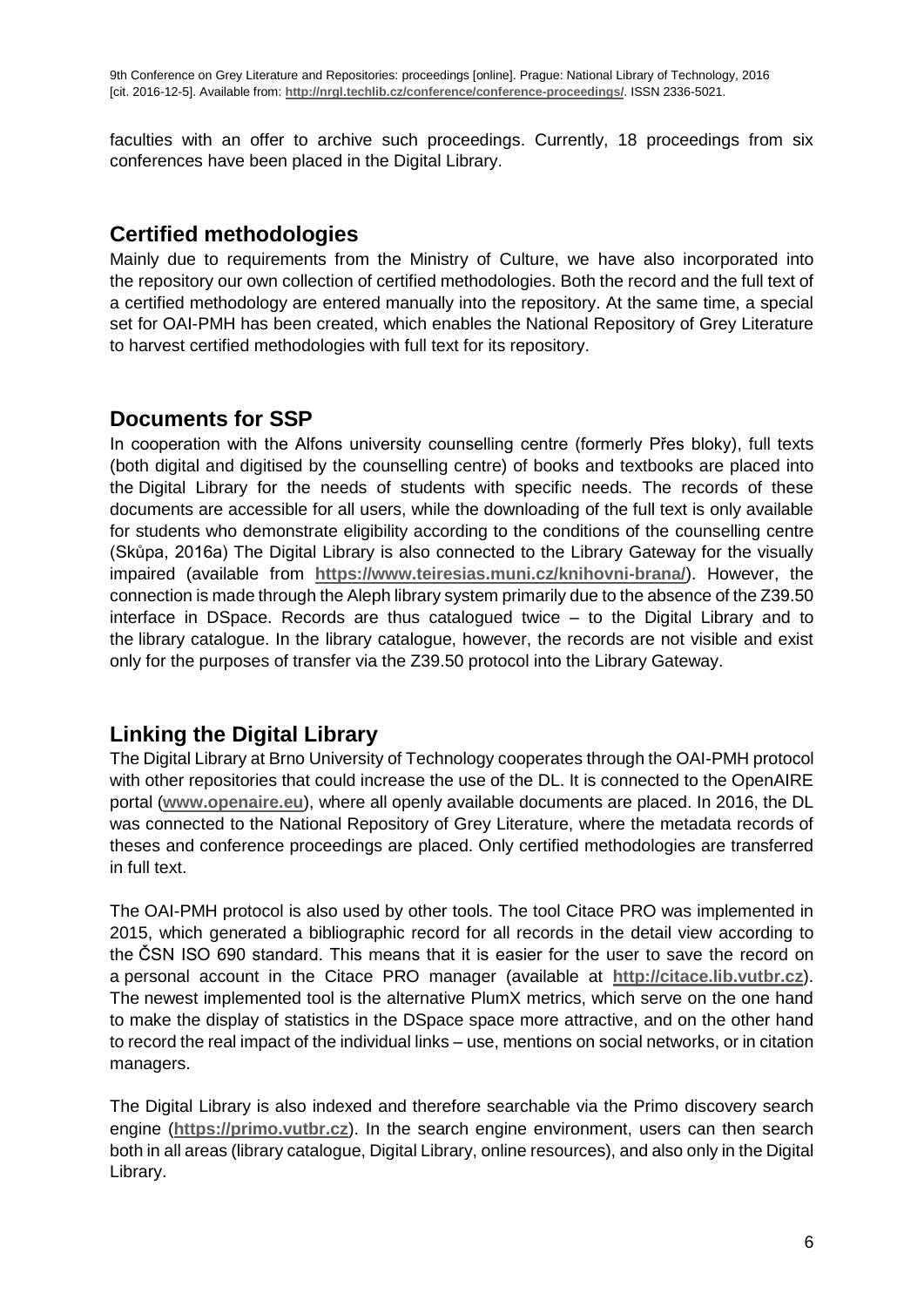9th Conference on Grey Literature and Repositories: proceedings [online]. Prague: National Library of Technology, 2016 [cit. 2016-12-5]. Available from: **http://nrgl.techlib.cz/conference/conference-proceedings/**. ISSN 2336-5021.

#### **Open access**

The Central Library actively promotes open access at the university. It was already actively participating in the Open Access Week international event from 2010. In 2013, Brno University of Technology became a signatory to the Berlin Declaration. At the same time, through Rector Decision No 21/2013, the "Declaration of the Institutional Open Access Policy at Brno University of Technology" was adopted (available from **<https://www.vutbr.cz/uk/openaccess/rozh21-pdf-p84132>**). This policy expresses the university's proactive stance, however does not determine any obligation related to publishing or saving scientific articles and other works.

In connection with these changes, it has also been possible to push through real support for open publishing – Fond Open Access – through which CZK 1 million is allocated every year. The fund defines strict rules for awarding grants (Skůpa, 2016b). An article must be published in a fully open magazine evaluated using the R&D Methodology, which in real terms means its indexing in the Web of Science or in Scopus. At the same time, the payment for publication (APC) must not be over USD 2,000 or EUR 3,000. The fund was first launched in mid-2014 and six articles were supported from it. In 2015, the fund operated under the same conditions and subsidised 17 articles. 11 articles have so far been supported in the current year, and around CZK 500,000 remains to be drawn. One of the obligations is that a subsidised article must be included in the Digital Library at Brno University of Technology. This has contributed to completing the collection of the Publication Activity of Brno University of Technology staff.

#### **DOI**

The Central Library allocates a DOI identifier to magazines and proceedings produced at Brno University of Technology. At the present time, a DOI is regularly allocated to the magazines Mathematics for Application, Radioengineering and Trendy ekonomiky a managementu. A DOI was also allocated to several conference proceedings and to the book Otevřený přístup k vědeckým informacím: současný stav v České republice a ve světě [Open Access to Scientific Information: Current State in the Czech Republic and Abroad]. A DOI is allocated free of charge, the only condition is the inclusion of the full text in the Digital Library.

### **Conclusion**

Over the years, the Digital Library at Brno University of Technology has become an important part of the services provided by the Central Library at Brno University of Technology. According to visitor statistics, this is the most-visited library website (as of 25 September, it had 12,000 visitors in that month). The Central Library is always trying to improve its operation and supplement it with additional functionality. Objectives for the near future include increasing the quantity of published full texts (magazines, proceedings and single articles) and increasing support for open access, in particular its green path.